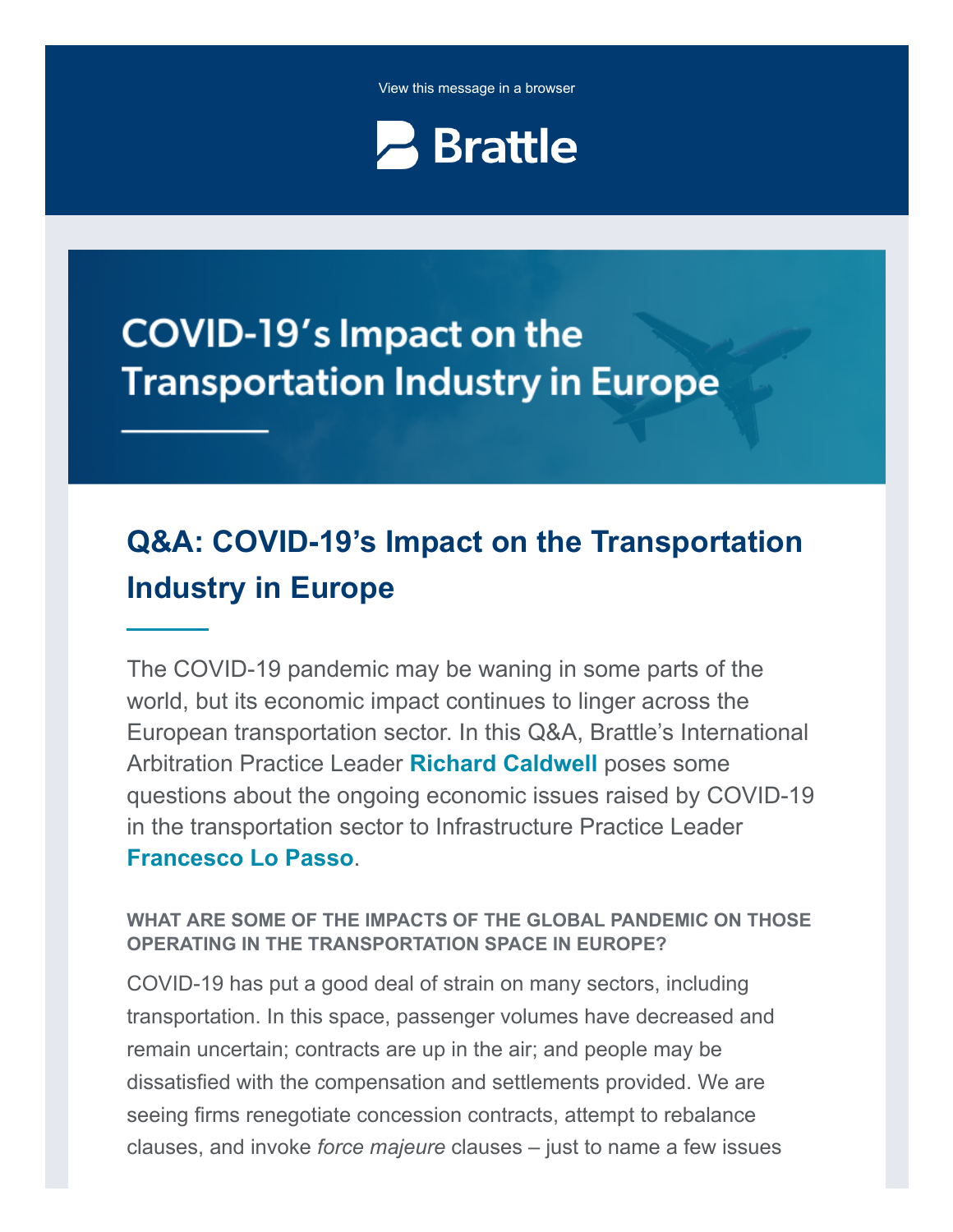central to related disputes. We have actively addressed the economic impacts of COVID-19 recently, and have routinely dealt with the impact of contractual issues in the past, both in our regulatory and arbitration work. There is certainly an increase in activity in the marketplace and within the firm.

#### **HOW ARE YOU SEEING TRANSPORTATION CLIENTS ATTEMPT TO RECOVER AND QUANTIFY LOST REVENUE, AND WHAT ARE THE EFFECTS OF THESE EFFORTS?**

Publicly and privately held transportation companies in Europe, such as airlines, bus companies, rail companies, and others, are contending with major losses and advocating for support. For example, Air France, Lufthansa, and Alitalia are receiving government subsidies. When calculating the feasibility and rates of these subsidies, we have to look at the proper timeframes of lost revenues, the extent of the lockdowns in various places, and even the increase in costs due to new safety measures. We also need to account for differences between transportation companies that deal with passengers versus those that deal in the shipment of goods.

In addition, some European governments are renegotiating concession contracts in good faith, while other governments appear to be more opportunistic: attempting to resist the provision of sufficient monetary support or adjusted contract terms. It is not yet clear how passenger demand will evolve over the long run. It is also not clear if altered passenger expectations have to result in significantly altered pricing outcomes for either party. Sometimes parties can achieve an equitable solution by increasing the term of a concession for a limited number of years to compensate for lost demand and value during the pandemic. The economic upside of this option is that it is relatively cheaper for taxpayers and consumers in the near term. The downside is that it might delay or obstruct competition.

#### **WHAT ABOUT TRANSPORTATION COMPANIES THAT HAVE A LOT OF DEBT AND ARE HIGHLY LEVERAGED? DOES THEIR FINANCIAL LEVERAGE RAISE PARTICULAR ISSUES?**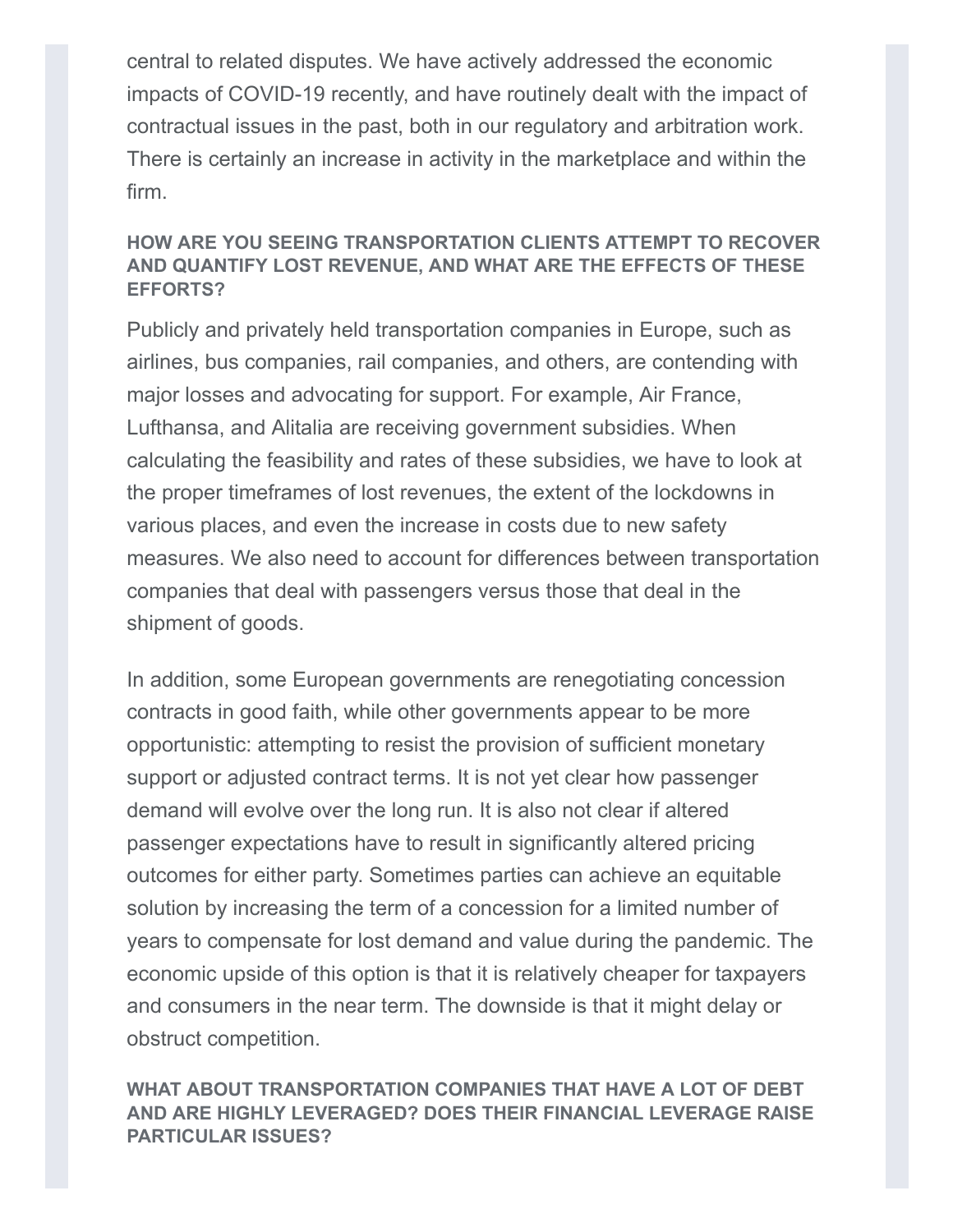High levels of financial leverage add urgency and a further layer of complexity to the contractual situation. In some cases, our transportation clients have been able to negotiate waivers on their debt, giving time and space to address the uncertainty about passenger demand and the contractual situation. In other cases, we have seen interesting and consequential moves by major investors seeking to take advantage of the crisis.

For example, we have seen hedge funds take significant positions in the outstanding senior debt of some transportation clients at temporarily distressed prices and then use the crisis and their rights as creditors to seek substantial debt restructurings, with the end goal of giving senior creditors more control over the company. One strategy is to buy up tranches of the senior secured debt and then attempt to wipe out subordinate and unsecured creditors.

Such strategies are contentious and highly important for the potential payoffs of different debt tranches, given the prevailing uncertainty about the lingering impact of COVID on passenger demand. They are likely to prompt disputes over the terms of proposed restructurings themselves and potentially further litigation after the dust settles and particular investors find that they miss out on any post-COVID recovery.

#### **THE LEGAL ISSUES AT PLAY IN THIS SECTOR ARE COMPLEX, BUT WHAT TYPES OF ECONOMIC ISSUES ARE CENTRAL TO THE RESULTING DAMAGES CLAIMS?**

When calculating lost revenues and cash flows, our teams look carefully at demand and pricing, operating expenses, possible debt, and financial interests. In more formal terms, we conduct coherent counter-factual analyses based on detailed and accurate financial modeling to help our clients obtain full and fair compensation. This is true for governments and infrastructure companies in the regulatory world and in the context of computing financial impact and damages in arbitration.

Since these types of economic analyses are routinely subject to close scrutiny and critique from interested parties, it is critical for every expert to